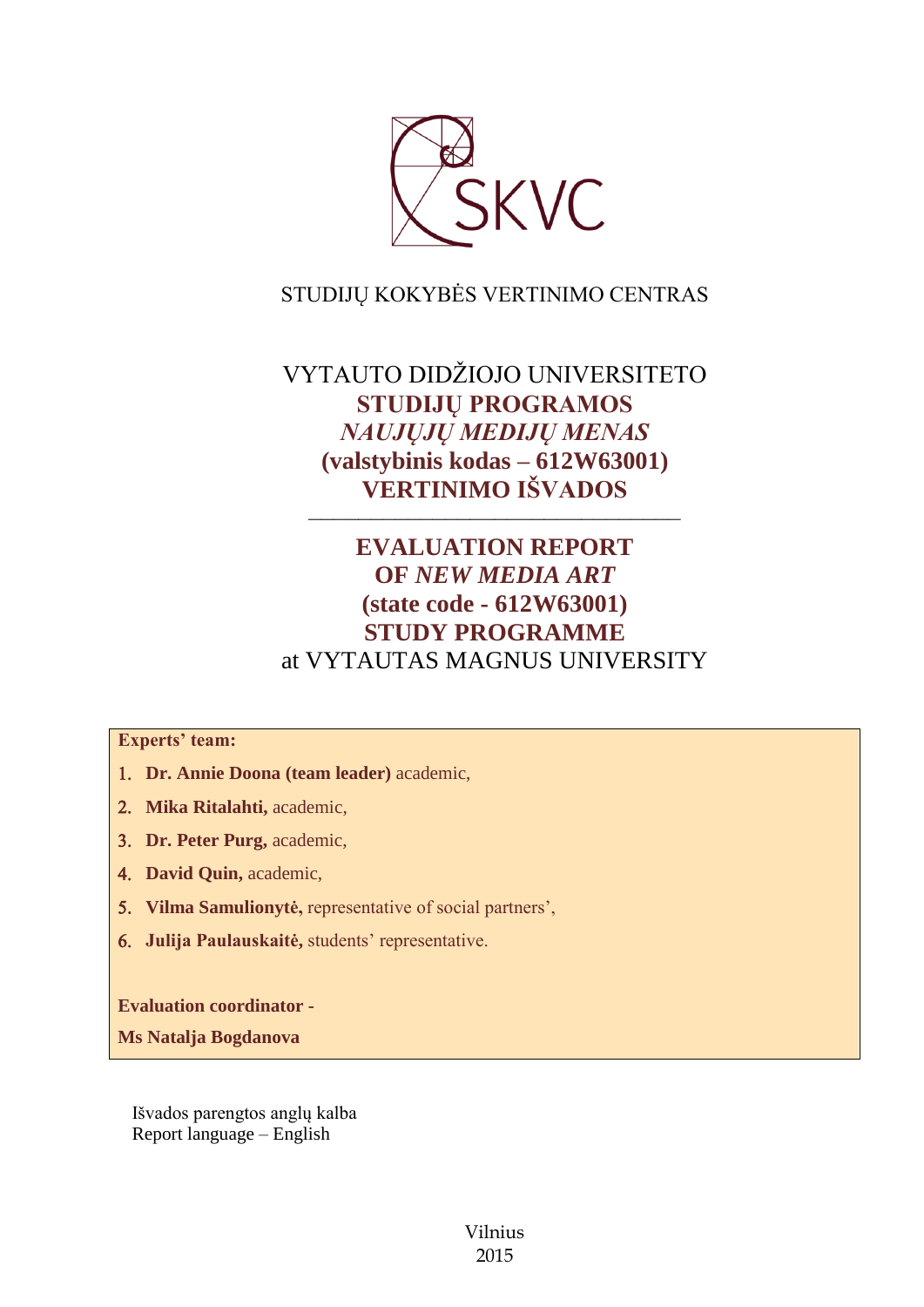## **DUOMENYS APIE ĮVERTINTĄ PROGRAMĄ**

| Studijų programos pavadinimas                           | Naujųjų medijų menas     |
|---------------------------------------------------------|--------------------------|
| Valstybinis kodas                                       | 612W63001                |
| Studijų sritis                                          | Menai                    |
| Studijų kryptis                                         | Fotografija ir medijos   |
| Studijų programos rūšis                                 | Universitetinės studijos |
| Studijų pakopa                                          | Pirmoji                  |
| Studijų forma (trukmė metais)                           | Nuolatinė (4 metai)      |
| Studijų programos apimtis kreditais                     | 240                      |
| Suteikiamas laipsnis ir (ar) profesinė<br>kvalifikacija | Medijų meno bakalauras   |
| Studijų programos įregistravimo data                    | 2009 08 17               |

## **INFORMATION ON EVALUATED STUDY PROGRAMME**

–––––––––––––––––––––––––––––––

| Title of the study programme.                          | New Media Art         |
|--------------------------------------------------------|-----------------------|
| State code                                             | 612W63001             |
| Study area                                             | Arts                  |
| Study field                                            | Photography and Media |
| Type of the study programme.                           | University            |
| Study cycle                                            | First                 |
| Study mode (length in years)                           | Full-time (4 year)    |
| Volume of the study programme in credits               | 240                   |
| Degree and (or) professional qualifications<br>awarded | Bachelor of media art |
| Date of registration of the study programme            | 2009 08 17            |

Studijų kokybės vertinimo centras

©

The Centre for Quality Assessment in Higher Education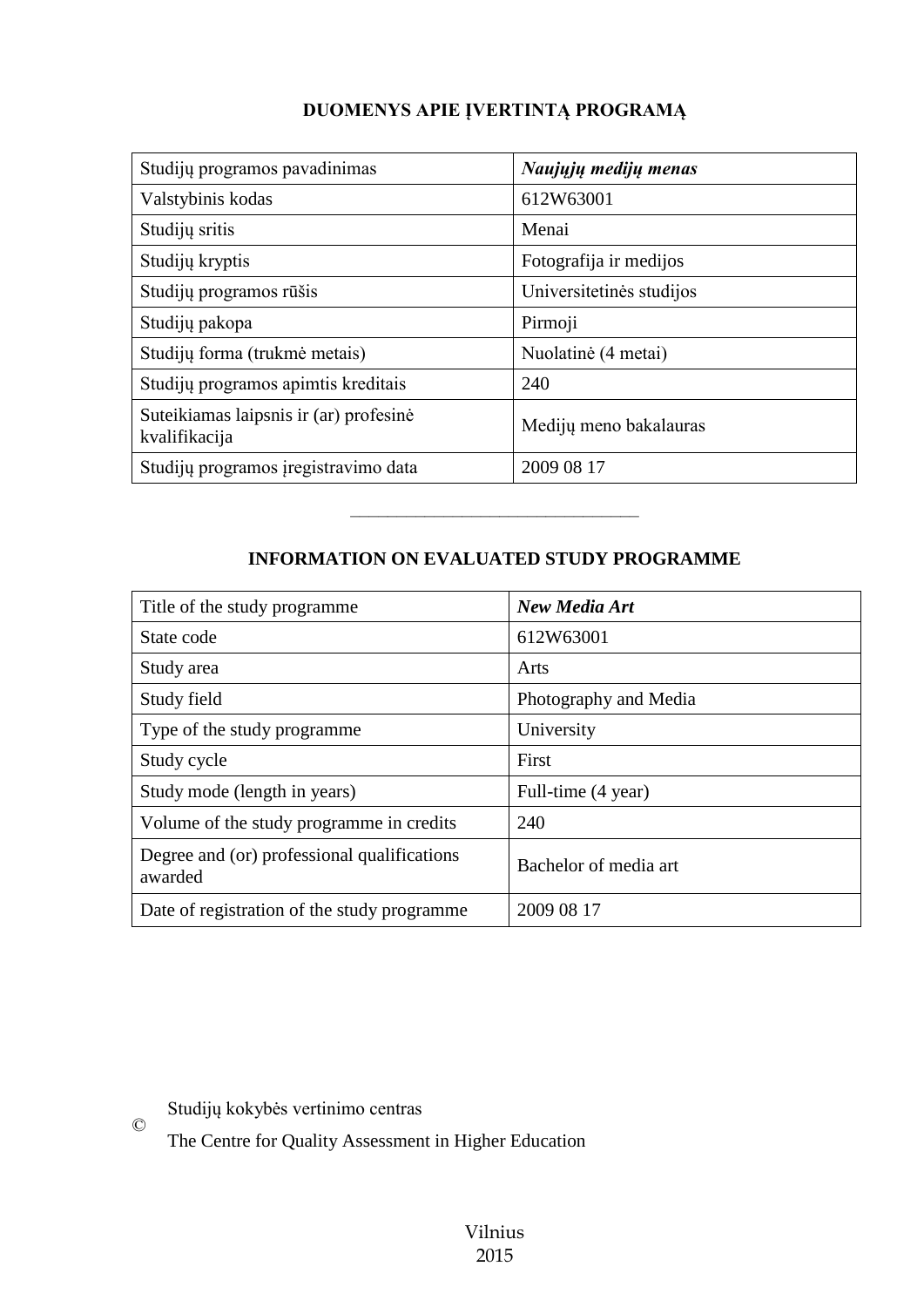## **CONTENTS**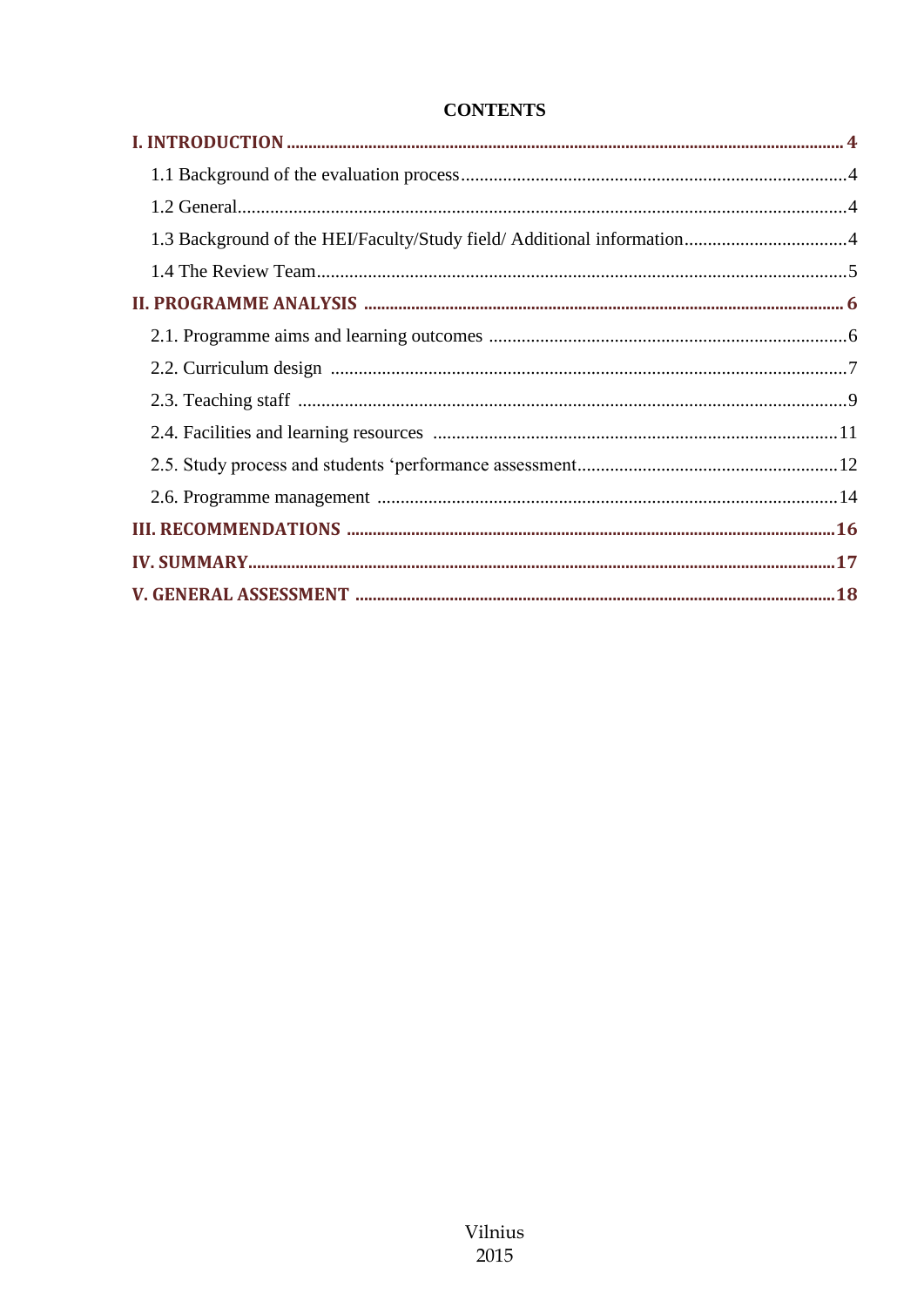### <span id="page-3-0"></span>**I. INTRODUCTION**

#### <span id="page-3-1"></span>*1.1 Background of the evaluation process*

The evaluation of on-going study programmes is based on the **Methodology for evaluation of Higher Education study programmes,** approved by Order No 1-01-162 of 20 December 2010 of the Director of the Centre for Quality Assessment in Higher Education (hereafter – SKVC).

The evaluation is intended to help higher education institutions to constantly improve their study programmes and to inform the public about the quality of studies.

The evaluation process consists of the main following stages: 1) self-evaluation and selfevaluation report prepared by Higher Education Institution (hereafter – HEI); 2) visit of the Review Team at the higher education institution; 3) production of the evaluation report by the Review Team and its publication; 4) follow-up activities.

On the basis of external evaluation report of the study programme SKVC takes a decision to accredit study programme either for 6 years or for 3 years. If the programme evaluation is negative such a programme is not accredited.

The programme is **accredited for 6 years** if all evaluation areas are evaluated as "very good" (4 points) or "good" (3 points).

The programme is **accredited for 3 years** if none of the areas was evaluated as "unsatisfactory" (1 point) and at least one evaluation area was evaluated as "satisfactory" (2 points).

The programme **is not accredited** if at least one of evaluation areas was evaluated as "unsatisfactory" (1 point).

#### <span id="page-3-2"></span>*1.2 General*

The Application documentation submitted by the HEI follows the outline recommended by the SKVC. Along with the self-evaluation report and annexes, the following additional documents have been provided by the HEI before, during and/or after the site-visit:

| No. | Name of the document                     |
|-----|------------------------------------------|
|     | A booklet of library data and statistics |

### <span id="page-3-3"></span>*1.3 Background of the HEI/Faculty/Study field/ Additional information*

Vytautas Magnus University (VMU) was established in 1922. It has approximately 8700 students, 1000 employers and 70 professors. Is has 10 faculties. The New Media Art study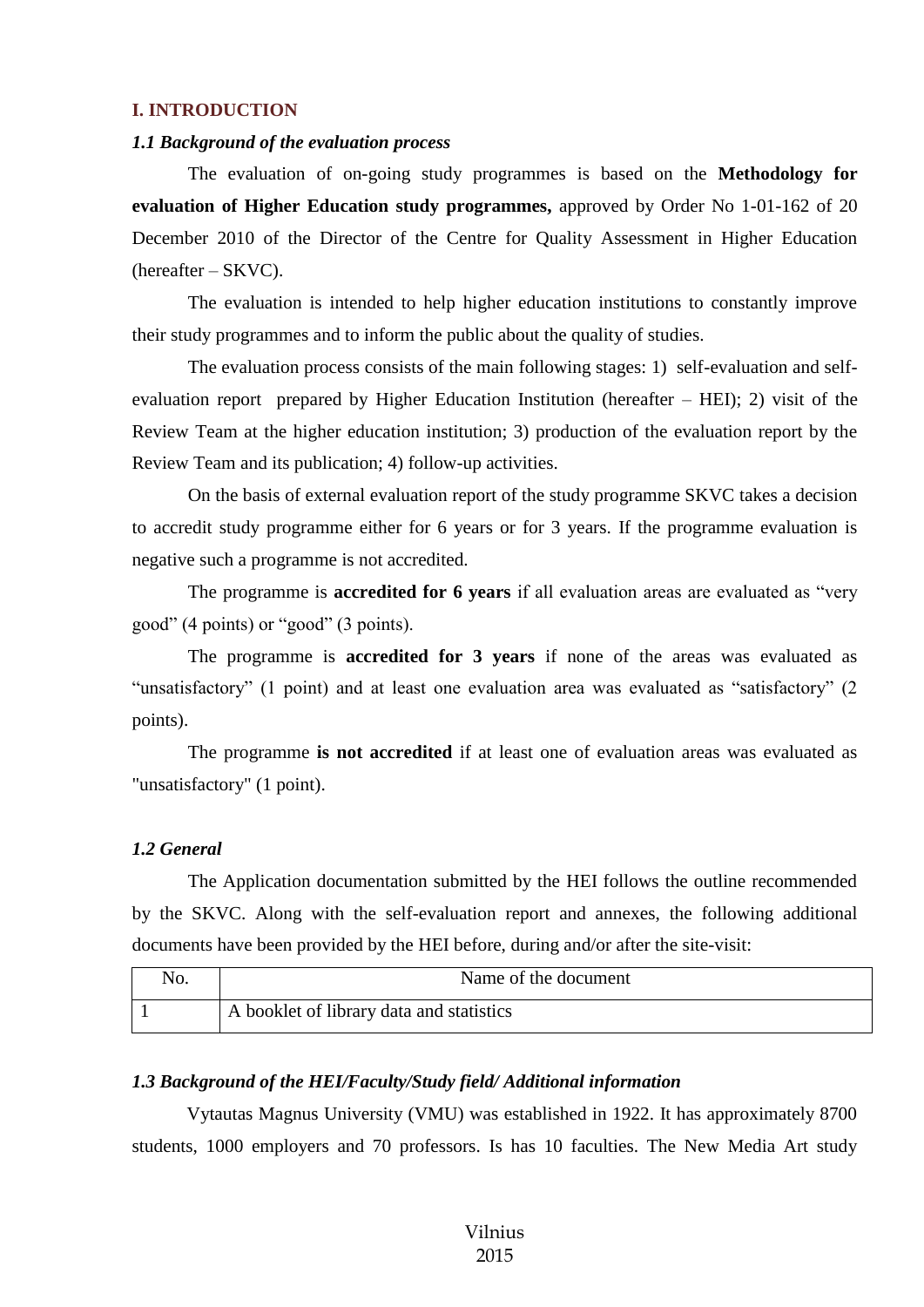programme is in the department of Contemporary Arts in the Faculty of Arts. The highest governing bodies of the University are University Council, Senate and the Rector's office.

The VMU Strategy for 2012-2020 states: to cherish creativity and art favourable culture, supporting and developing traditions, to disseminate the highest quality classical and modern art education and practice, to increase artistic and creativity's internationality, to reveal its authenticity and innovativeness among the global creative works, joining the networks of best art schools in the world, and preparing common creative projects and programmes.

The principle of Artes Liberales is highly treasured in the Vytautas Magnus University.

The VMU several premises in the area of Kaunas, and the New Media Art study programme also gives education on many different locations.

The Self-Evaluation report was prepared by the team consisting of seven members. The assoc. prof. dr. Rimantas Plunge was the head and the other members were: prof. Romuladas Pozerskis, lect. dr. Tomas Pabedinskas, assoc. prof. dr. Remigijus Venckus, social partner Gintautas Vaicys (Lithuanian artist association), student representative Giedrius Meskauskas and senior technician Laima Penekaite.

The study programme started in 2010. This is the first external evaluation carried out on the study programme.

#### <span id="page-4-0"></span>*1.4 The Review Team*

The Review Team was completed according Description of experts'recruitment, approved by order No. 1-01-151 of Acting Director of the Centre for Quality Assessment in Higher Education. The Review Visit to HEI was conducted by the team on 6<sup>th</sup> October, 2015.

- **1. Dr. Annie Doona (team leader),** *President of Dún Laoghaire Institute of Art, Design and Technology, Ireland.*
- **2. Mika Ritalahti,** *Silva Mysterium Oy producer and managing director, Finland.*
- **3. Dr. Peter Purg,** *professor of University of Nova Gorica, SQAA evaluator, Slovenia.*
- **4. David Quin,** *lector of Dún Laoghaire Institute of Art, Design and Technology, Ireland.*
- **5. Vilma Samulionytė,** *photographer, curator- project manager and secretary of board of Lithuanian Photographers Association, Lithuania.*
- **6. Julija Paulauskaitė,** *student of Kaunas University of Technology study programme Phiolosophy of Media, Lithuania*.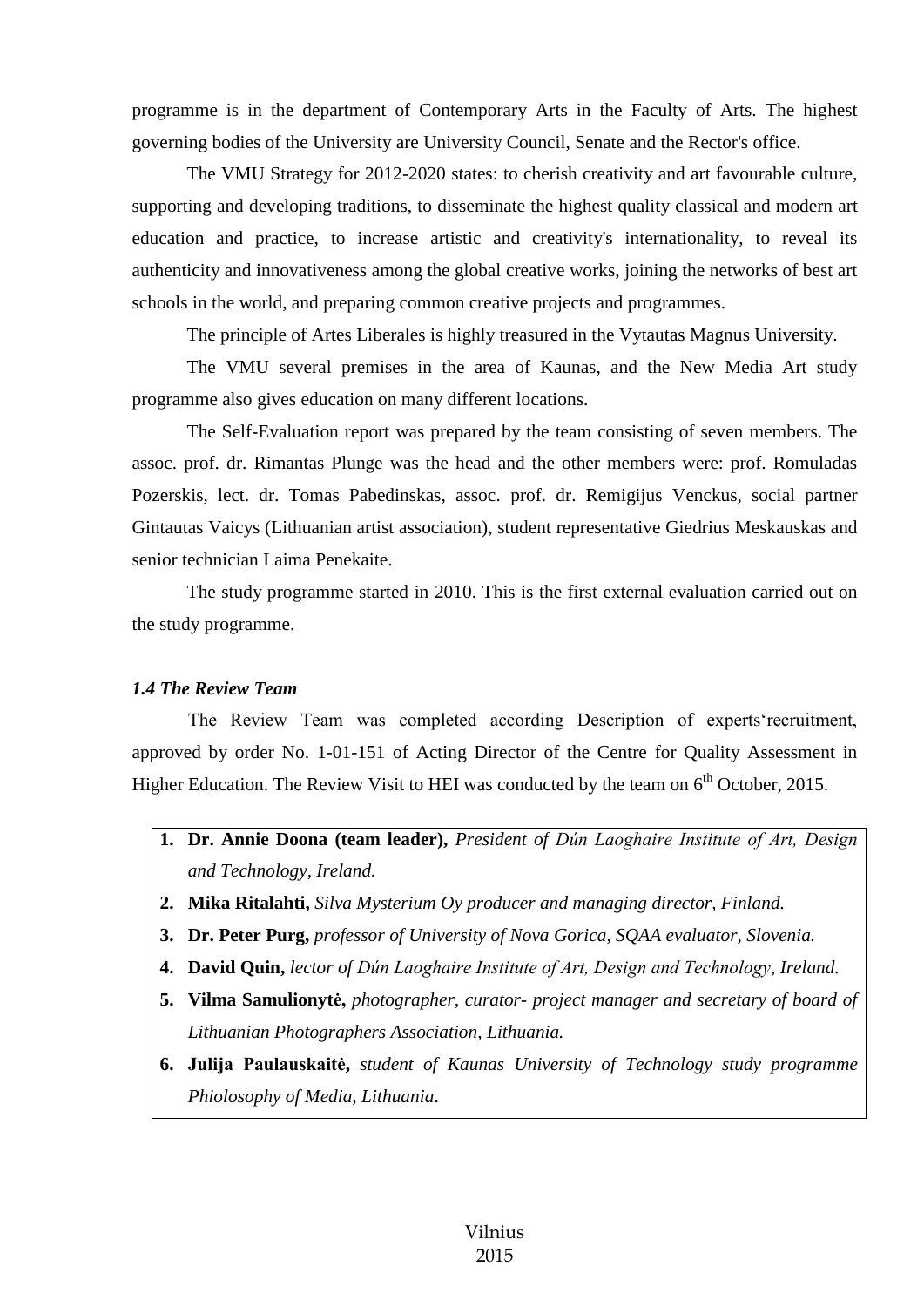#### <span id="page-5-0"></span>**II. PROGRAMME ANALYSIS**

#### <span id="page-5-1"></span>*2.1. Programme aims and learning outcomes*

The Review Team agree that the programme aims and learning outcomes were well defined, clear and publicly accessible. The New Media Art study programme was established in 2009 (registration date 2009 08 17). The language of the programme is Lithuanian. The aim of the programme is "to prepare high quality new media art bachelors, media art practitioners, specialists who are able to use practical media art skills efficiently and act independently in the field of culture and creative industries related with new media, who are capable of creating, acting creatively and managing New Media Art processes efficiently". The programme aims and learning outcomes concentrate on the balance between individual initiative and teamwork. It emphasises the interdisciplinary in the new media art. The programme focuses on the development of a personality "in the broadest sense rather than preparation of new media artists in its narrow sense". In the programme a lot of emphasis is put on the interdisciplinary synergy and its students collaborate with other study programmes.

While designing the study programme significance was given to the analysis of and comparison with similar study programmes in Lithuania, other European countries and USA. The social partners, industry and potential employers were involved in the designing of the programme. The programme is in line with the State strategy defined in "Lithuania 2030" and LR minister of Culture's "The strategy for enhancement and development of creative industries 2009". As the result, a graduate of the programme "will be able to: independently create new technology-based art: photo, video, sound, computer graphics, multimedia art work".

The programme aims to educate people who can work in the new media art sector in a broader range of positions other than just artists. This was warmly welcomed by the social stakeholders and supported by the study programme definition of itself as educating "high quality media art specialists who are able to use practical media art skills ... in the field of culture and industries related with new media...".

 The study programme is oriented towards Liberal arts tradition, which is one of the Vytautas Magnus University's strategic keystones, according to the senior management. This broad tradition was initially perceived as an issue by the Review Team but after meetings with the teaching staff, students and the social stakeholders the Review Team affirmed that it is strength.

The programme aims are published on AIKOS system, as well as the University website. The University also arranges regular "Open doors" days where it presents the programme's aims,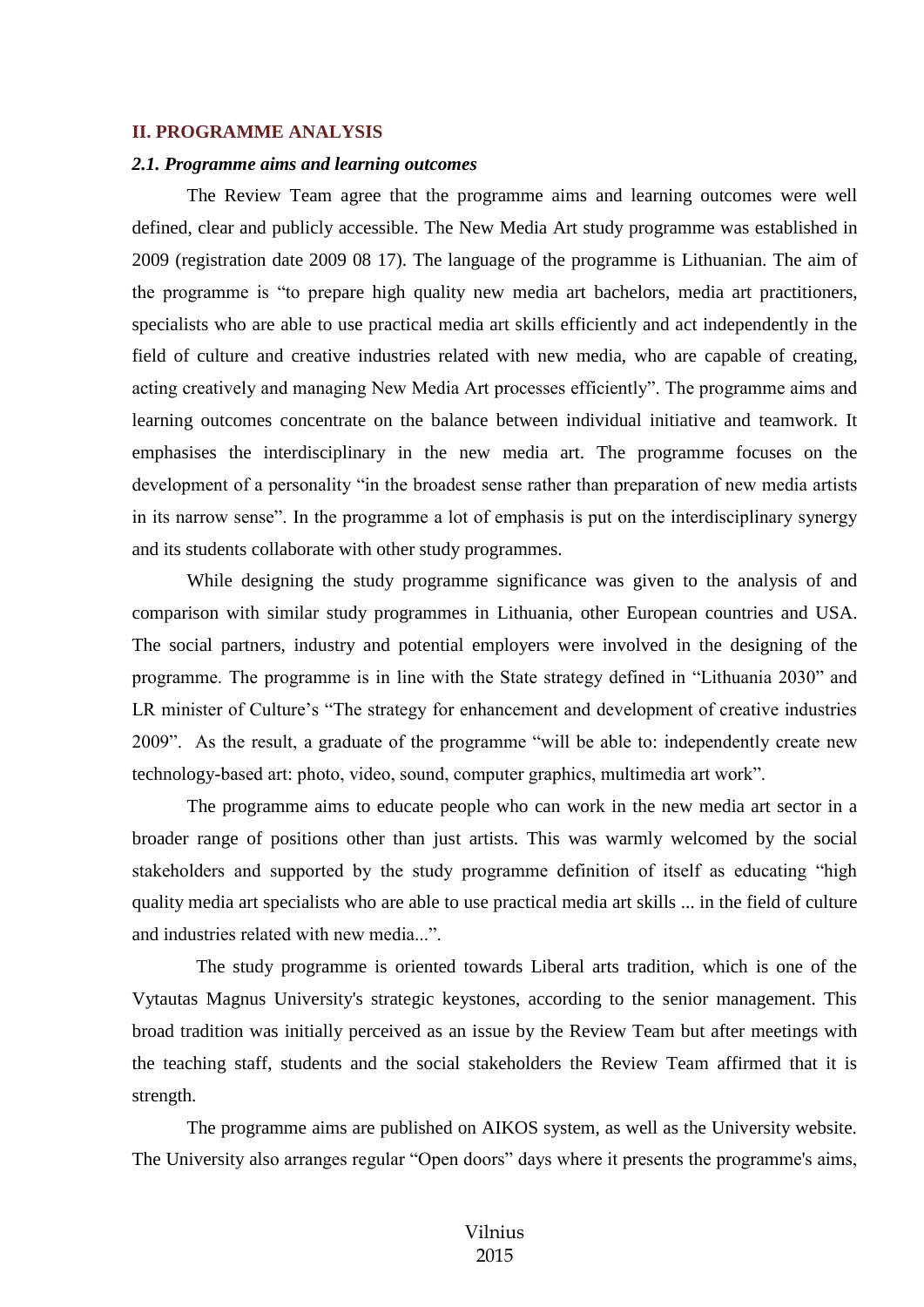learning outcomes and possible graduate employability options to potential students of the study programme

The study programme has named seven outcomes which a graduate of the programme will have. These outcomes are clear and based on the common understanding of what a new media artist would need as a practitioner of this art. The learning outcomes are based on professional and academic requirements. The LO3, "To Initiate and manage competently creative new media art projects, relevant in Lithuanian and international art markets" is quite challenging. The review team felt that the breadth of this LO including the reference to international art markets is demanding at undergraduate level. The LO7, "To apply university education creatively in practical-artistic practices" is quite broad. The Review Team could not see how this could be assessed, e.g. what is meant by "university education" here. Does this mean a pedagogical approach, or critical thinking? Greater clarity is needed here.

The Review Team agree that learning outcomes and the programme aims are based on public needs and the professional requirements and needs of the labour market. The study programme reviews itself every second year to update the needs of the labour market. The study programme is first cycle programme and it prepares graduates also to continue to the second level studies in Lithuania or abroad. An essential part of the learning outcome is the creativity of the graduate. This is difficult to measure and highly depending on the entrants of the programme. This is a general challenge to any art study programme and not a sign of flaws in the learning outcomes.

The Review Team confirms that the name of the programme, its leaning outcomes, content and the qualifications offered were compatible with each other. However, the realm of new media art is very wide. The field of new media art is developing fast, new sub genres are born regularly, and the trends vary. To include all these new trends in the curriculum is a challenge. The programme needs to confirm that all fast developing areas will also be included in it.

#### <span id="page-6-0"></span>*2.2. Curriculum design*

The Review Team is satisfied that the programmes curriculum design meets legal requirements. The study programme is a four years programme on the first cycle. It consists of 240 ECTS. The study field subjects are 184 ECTS, general university studies are 56 ECTS. Optional subjects are 52 ECTS and practice is 15 ECTS altogether. The final thesis is 15 ECTS.

The scope of the programme is sufficient to ensure the learning outcomes. The study programme divides its study objects in four categories (A-D). The majority of the studies are on category C, 184 ECTS. This group is the study field subjects. The other categories are more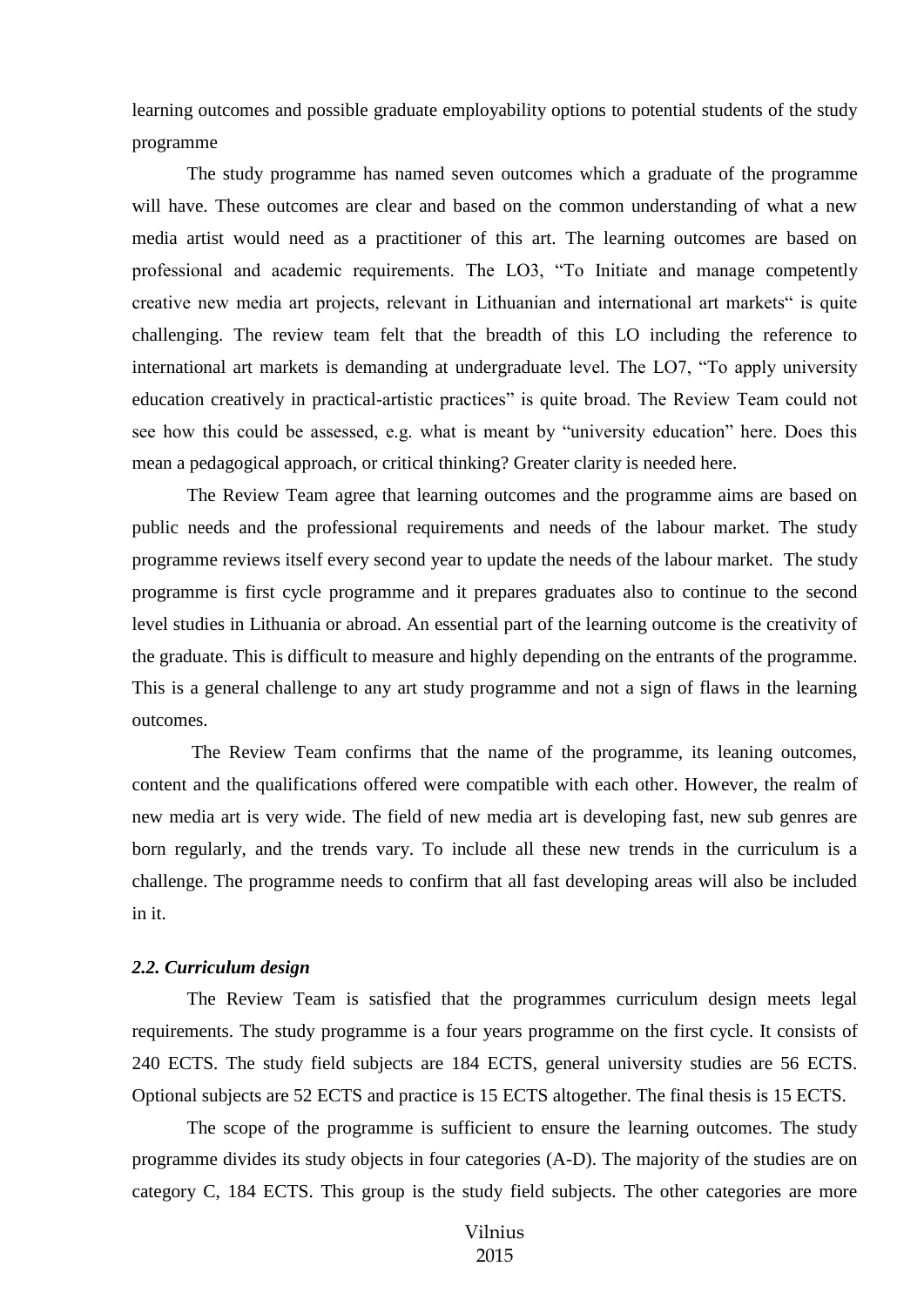general studies. The studies in group A (obligatory) and B (optional) are the ones that contribute to the liberal arts tradition of the University. The studies in group D (not less than 12 ECTS) are optional studies, which makes it possible for the student to specialize in some area of the new media art. The optional courses are on the semesters 4, 5, 6 and 8. The student has two courses available to choose from.

The number of credits in a semester is inconsistent. The fourth semester consists of 27 ECTS, 32 ECTS on the third and eighth semester. The Review Team suggest the study programme harmonize these to be 30 credits each semester.

The content and the methods of the subjects are appropriate for the achievement of the intended learning outcomes. The study programme starts from the basics (e.g. Photography) and continues logically. The self-management and creativity skills are achieved in the last year. There is no unnecessary repetition in the modules.

The students felt that the order of some studies was illogical, as they were taught video editing before shooting. This production work flow disharmony could be countered by use of the prerequisite system. On the other hand, it may actually be better for the student's development to first understand the needs of editing before shooting, to be prepared to shoot material properly.

The content of the subjects in programme is consistent with the level and type of the studies; all the essential topics are covered. The content of the programme reflects the latest achievements in art and technology. The New Media Art study programme lists the areas it covers: "photo, video, sound, computer graphics, multimedia art works". These are areas which have many sub-genres and/or practices. The Review Team suggest that the study programme ensures the most recent forms of the new media art, such as bio art or robotic art, even hacktivist practices, are included in the curriculum to ensure the achievement of the word "new" in the title of the programme.

The programme has two courses of practice. On the first semester student has "Cognitive practice" and on the seventh semester "Pre-graduation practice". Although both are named as a practice, the first practice is more like a visit rather than real practice. The SER team pointed, that the English translation of the first practice course may not be helpful.

In the course the students visit different institutions and meet various artists; then a report in expected from the student. The purpose of the course is to give the student a broad perspective on what new media art is and can be, so it is essential part of the programme and it is well located. It is a bit unconventional to call this practice, but according the students and the alumni the course prepares students for various possibilities in the area and thus is useful.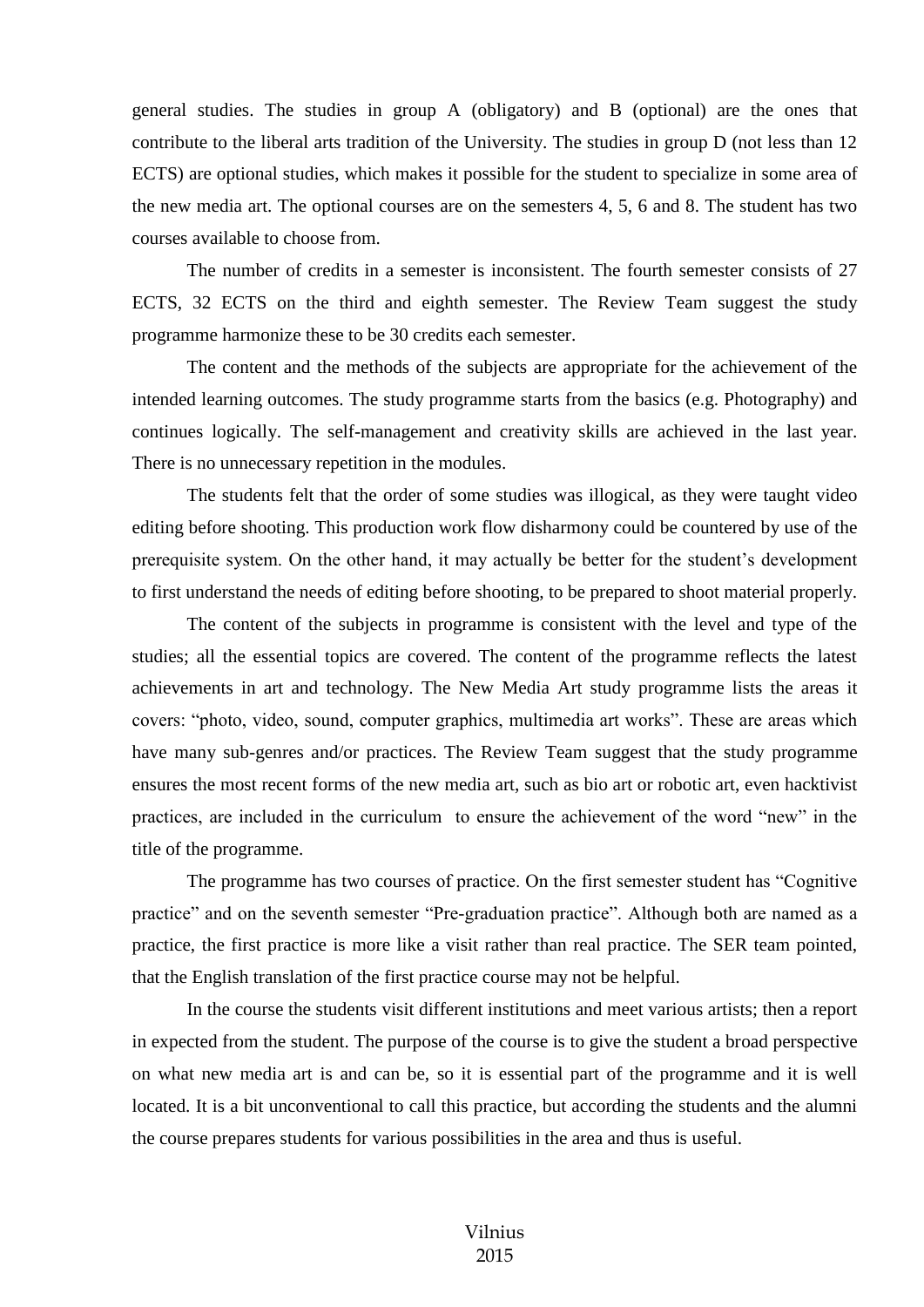Many of the courses include a creative project. The Review Team was confirmed that the balance of theoretical and practical studies is adequate to ensure the intended learning outcomes. The balance between technical and creative skills is good.

The design of the curriculum is clear, rational and ensures the meeting of the intended learning outcome of the programme. The students told the Review Team that they are highly encouraged by the interdisciplinary studies and co-operations between the teachers and other staff.

The area of new media art is wide and it is a challenge to cover it all with enough depth. The team suggests that the study programme considers adding more optional studies in the curriculum for a student who wants to become an artist or a specialist in a specific area of new media art.

The study programme has a course named Special Course, the content of which is not defined but varies from year to another. It represents the open part of the curriculum. It is meant mostly for the visiting teachers. The purpose of the course is to teach "special points and ways of applying new media in the different fields of culture". This course aims to ensure that the latest trends and achievements in new media art are included in the curriculum. However, the course is optional, and if the student wants to choose course e.g. Basics of Visualization s/he is not able to attend this course. The Review Team suggests considering changing the status of the Special Course to obligatory and ensure the transparency of the programming, its topics and guest **lecturers** 

The final thesis of the study programme is called Final Creative Project and consists of theoretical and practical parts. It is evaluated by the Committee of Defence, which consists of university teachers, artists/researchers of the new media art and the representatives of the social partners. The practical part of the thesis assesses the student's ability to express art in the field of new media art. The theoretical part is the comprehensive description of the creative project. Some samples of the theoretical parts of the final theses the Review Team was presented with were seriously lacking in quantitative skills. All in all, the thesis is adequate and sufficient to ensure the artistic quality of the student as well as his/her theoretical skills.

#### <span id="page-8-0"></span>*2.3. Teaching staff*

The Review Team agree that the study programme is provided by staff meeting the legal requirements. The number of teaching staff and the teacher-student ratio is sufficient to satisfy the intended learning outcomes. The teaching staff of the study programme consists of four professors, eleven associate professors, four lecturers and an assistant. Ten of the professors are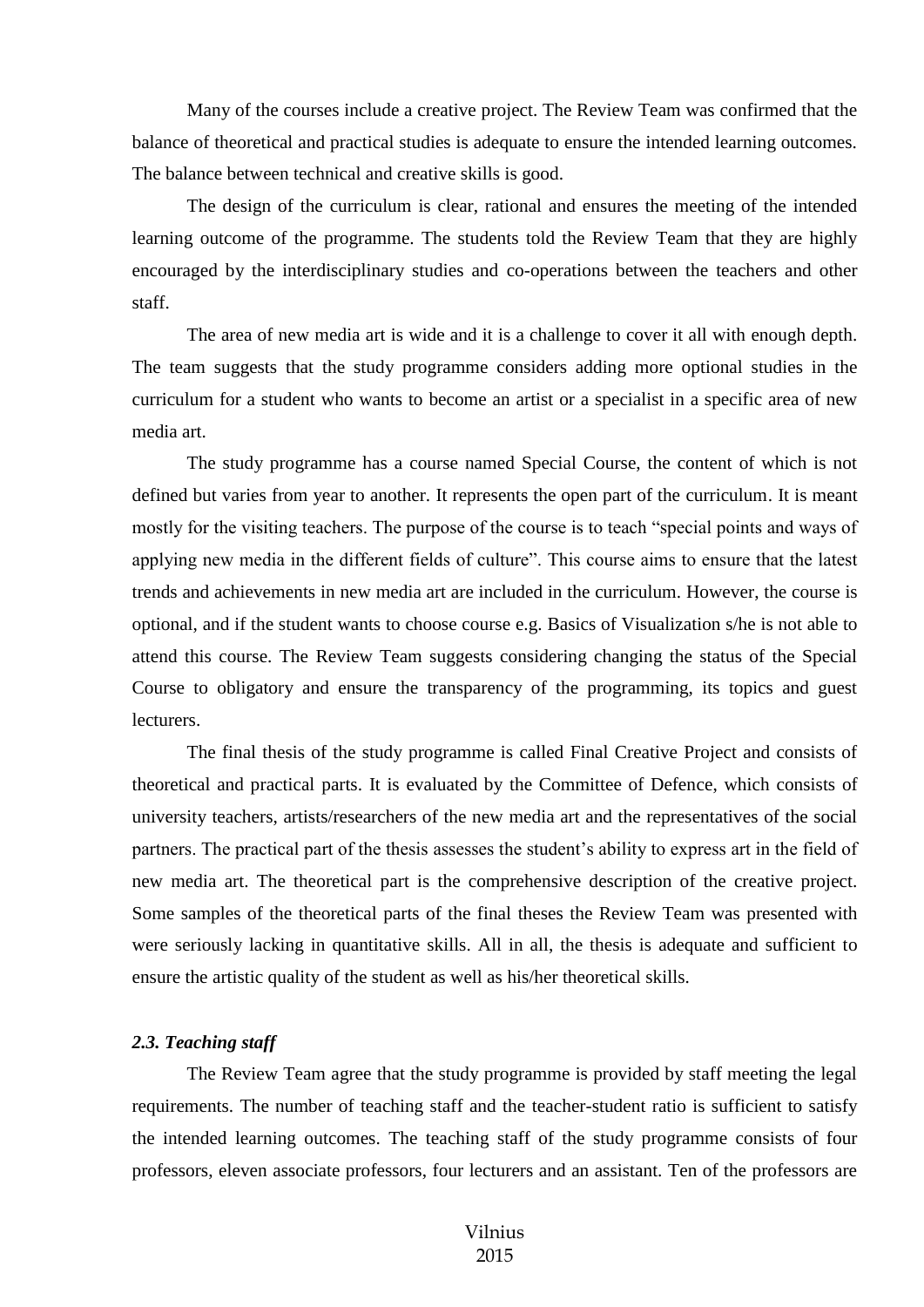doctors. The one non-doctor is an accredited artist. Four professors with a doctorate are also accredited artists. Two lecturers are doctors and two accredited artists.

The qualifications of the teaching staff are adequate to ensure the learning outcomes. There are active and acknowledged artists among the teachers. Students and alumni assured the Review Team that the teaching staff are highly qualified, well-motivated, research active and involved in creative and artistic practice. In the study programme there were 51 students in the beginning of the year 2015.

The acknowledged artists in the programme are photographer Prof. Pozerskis, the winner of many international awards and the Lithuanian National Culture and Art award, media artist Assoc. Prof. Plunge, the winner of Siauliai City award. The Review team was convinced that while being respected artists, the teachers of the study programme are also pedagogues of high quality who can teach their own area of speciality in a way that supports students learning.

The SER of the study programme states that the changes in the programme staff 2010- 2015 were minimal. This is a sign of a good working atmosphere in the department. But it can also be a threat for the study programme. However, since the curriculum includes a lot of basic courses, the low turnover rate is not alarming. The programme has invited several visiting lecturers to ensure maximum choice for the students.

The internal mobility of the teachers is on a good level. In the years 2010-2015 17 teachers have participated in study abroad. However, there are big differences between the years; in 2012/2013 seven teachers went abroad and in 2014/2015 only one. The teachers the Review Team met claimed this is mostly due to the nature of their part time contracts. The study programme is advised to consider balancing the outgoing and incoming study visits.

The teachers are visiting Universities, Academies and School of Arts mostly in Europe (Finland, Poland, Estonia, Sweden, Denmark, Norway, France, UK, Portugal and Turkey). Only few of the Institutions have had more than one teacher visiting. The study programme or the Department or Faculty could consider developing a strategy for internationalization and establishing a closer relationship with one or two of the most important strategic partner universities/study programme instead of many.

The teachers actively participate in courses and seminars to ensure their professional development. The level of pedagogical skills among the present teachers of the study programme is at a good level. However, the study programme should pay attention to ensure the updating and enhancing of the teachers pedagogical skills by creating opportunities for all, also the part time and the possible new teachers to gain education on didactics.

The research and practical research the teaching staff carries out is directly related to the new media art. 2013-2014 Assoc. Prof. Plunge and Lecturer Pabedinskas participated in the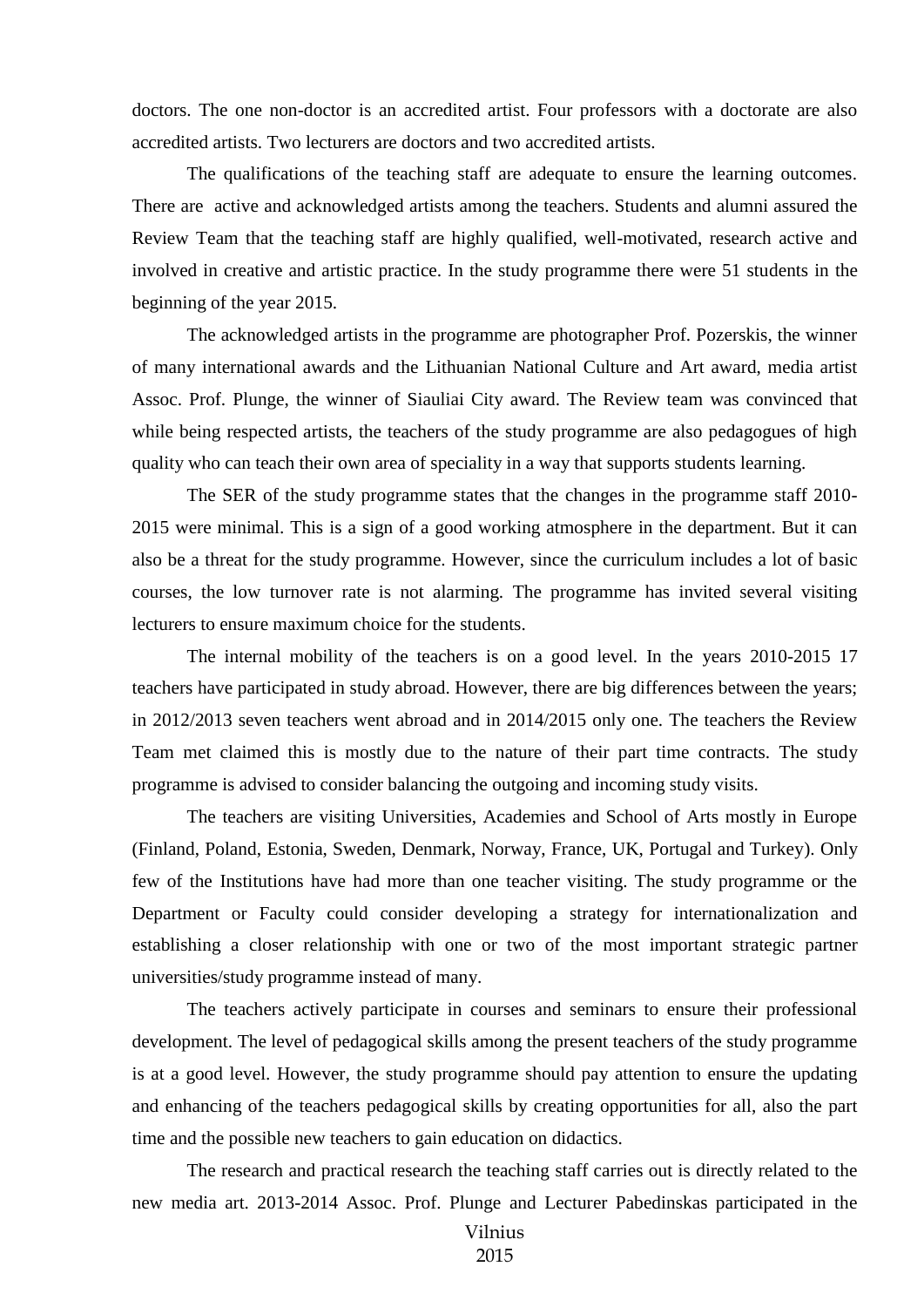"Invisible Communities: Cases of Community Art" project; Prof. Staniskyte and Assoc. Prof Pukelyte participated in the project "Expansion of Communication Competencies of Cultural Institutions in the Context of the Society of Know-how and Creativity".

#### <span id="page-10-0"></span>*2.4. Facilities and learning resources*

The Review Team agree that study programme's facilities for class room learning are proper and adequate. The premises at the main building of the faculty at the address Muitines g. 7 are recently renovated and of high quality. There are enough rooms for lectures and individual works. The rooms of faculty management are located in this building. The study programme has recently acquired the new cameras and post production facilities which are placed in Muitines g. The arrangement of these facilities requires completion. The faculty is developing the lending procedures for equipment hire and for its maintenance. The equipment of the study programme is sufficient in quantity and of high quality.

In the address Vileikos g. 8 are the facilities for video production technologies, motion capture etc. These facilities are of high quality and more than adequate to meet the needs of the study programme. The location of the Vileikos g. is a bit outside town almost, and it may not be easy for a student to travel between the two locations. The teaching staff explained to the Review Team that in order to address this issue, on a day when education is given in the Vileikos g., the whole day is designed to be spent there, so the students are not required to travel between locations during one day.

The study programme does not currently have adequate studio facilities for film or video production. In 2016 the situation will be improved when new premises in the Putvinskio g., with the 240 m2 studio for film-making and two sound recording studios, will be launched. The Review Team didn't visit the new premises, because the construction is still very incomplete but viewed the exterior. The location of these facilities is closer to the main building in the Muitines g. compared to the Vileikos g., but there is still approximately half an hour walk. Of paramount importance will be the need for the Estates and Facilities team to ensure the efficient use of the studio facilities. The faculty is also advised to develop a strategy and implementation plan to ensure the sustainable updating of the facilities.

The study programme has 7 classrooms with seating capacity varying from 20 to 80. In the SER the study programme signified the need for a large media auditorium (30 places) with good sound and video facilities. The Review Team supports this aspiration.

The arrangements of the practice are at a good level in the study programme. The practice coordinator is responsible for the arrangements. A student can also choose a place independently. During the practice the student's work is monitored by the tutor and mentor.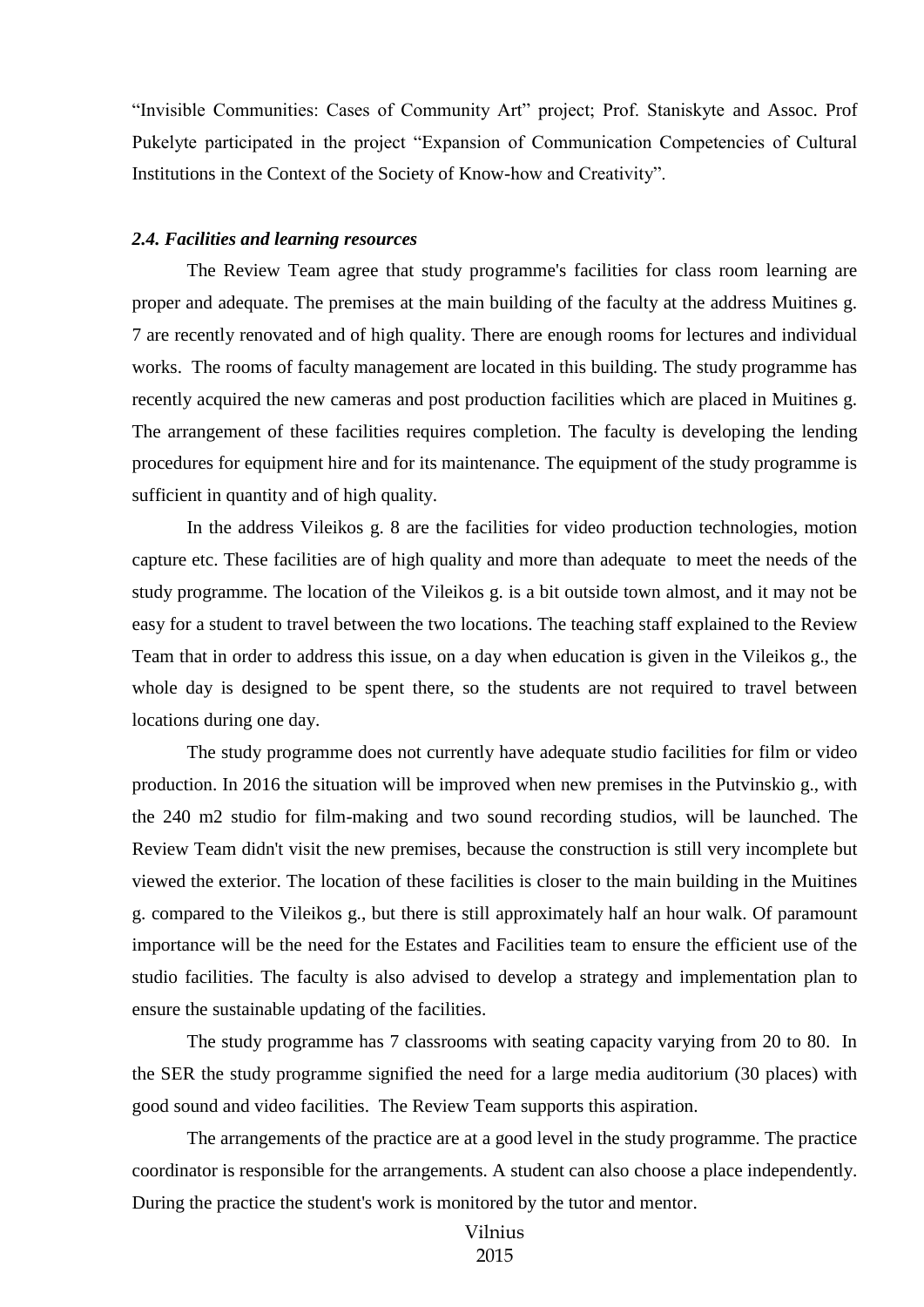The Library study programme students can use is the VMU library. The library is new and well equipped. During the weekdays the library is open 8-21, but it is also open during weekends 9-18. The library takes into consideration the teachers requirements when ordering new books and periodicals. The VMU has licensed 17 databases recommended by the New Art Media study programme.

#### <span id="page-11-0"></span>*2.5. Study process and students 'performance assessment*

The Review Team agree that the admissions procedures for this programme are well founded. Entrants for the study programme have to take an entrance examination. In the examination the entrant has to perform photographing and storyboard tasks. The examination tests entrant's artistic skills and visual/artistic literacy. The mark in the entrance examination is weighted 0.7 (the rest are 0.1 for the final mark and 0.2 for Lithuanian language).

The study programme receives a lot of applications. The high number of applications ensures the high motivational level of the admitted students as well as high artistic quality. However, the dropout rate of the student is somewhat high. The study programme has accepted 63 students altogether, out of which nine have left the programme. The study programme has analysed the reasons behind the dropout rate; these appear mainly due to the changes in personal life. The students who drop out are usually those whose entrance points were low, and thus were not able to get financing by the state for their studies. The admissions criteria are well defined, and result in applications from motivated students with artistic competencies.

New students of the programme are familiarized with the studies and programme aims in the first week of their studies. All the information is available also on the website prior to the students commencing their studies. The teachers are easily approached by the student if he/she needs some additional information on the study programme.

The informal ways of communication are well established. Student involvement and feedback needs further development; many students were not aware of, or involved in the student representation system that is in place on university level e.g. the students were not aware of who was their representative on the Study Programme Committee. A more systematic approach to student representation, including a review of student surveys is recommended.

If a student has problems in his/her psychological life the student can get free psychological help from the VMU Psychological Clinic. Students can also access spiritual support. The University has a sports centre, which offers a variety of sporting activities. The level of support for students is adequate.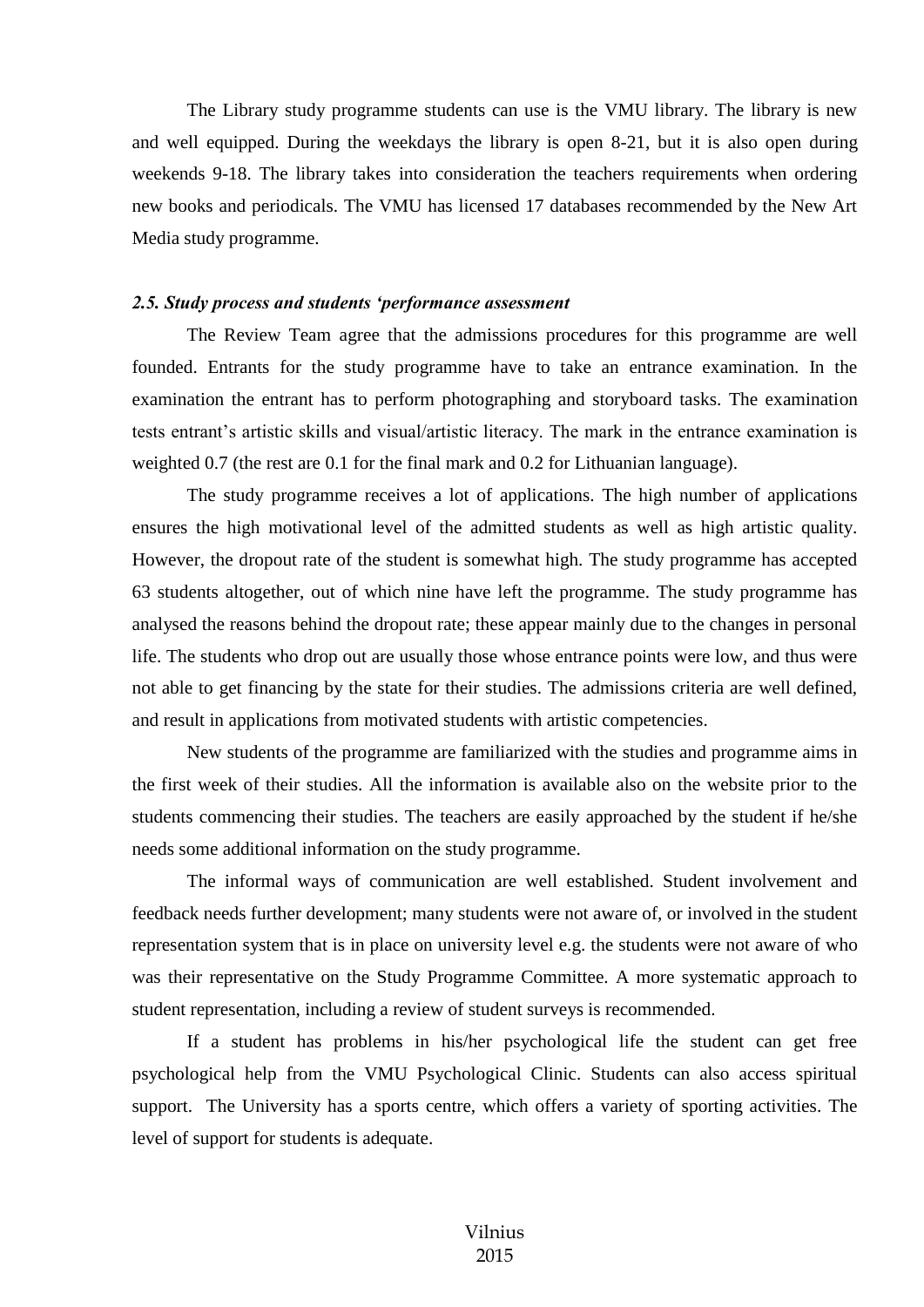The study programme uses Moodle learning environment and First Class intranet system widely in its communication. Information within a course is delivered efficiently both from the teachers to the students and vice versa.

The study programme actively encourages the students to participate in different creative activities. An annual media art festival "VMU Media Art Days" has been arranged since 2011. In the festival the students can establish connections to the media art scene of Kaunas and present their own art. The latest media tendencies are presented in the festival; every year the students organize photography and video art exhibitions where they present their own artistic works; this helps prepare them for working conditions after graduation. The study programme is encouraged to establish better connection to the social stakeholders in the creative industries to include advertising agencies, studios, publishing houses and such. This connection should not only be in the Kaunas region, but in other parts of Lithuania and abroad.

Arrangements for practice are on a good level. The practice coordinator helps the students find places for practice if needed. The students confirmed to the Review Team that they are content with the arrangements. The national institutes like Init TV, M. K. Ciurlionis National Art Museum, Lithuanian Theatre, Music and Cinema Museum and such, employ the students temporarily to carry out their practice. Since the pre-graduation practice is carried out in the last semester, the practice arrangements are a good way for the employers to acquaint themselves with soon to be graduates.

In the years 2010-2015 fourteen students of the study programme participated in international mobility study programmes. This is 22% of the accepted students. Due to the nature of the study programme and the realm the rate could be higher. There are limited resources available in the institute for student mobility; the number of incoming students also low. This may be due to language issues. As the study programme is encouraged to develop a strategy for internationalization, it should also include the development of an action plan to increase the outgoing and incoming student numbers.

The University has scholarships available for students. Since 2010, 81 student scholarships have been given for the study programme. Most of the scholarships are encouragement scholarships but there are also social and mobility scholarships available. Students can also be given tuition fee exemption or reduction or accommodation tax relief.

The student assessment criteria and processes are clear, adequate and publicly available. The students were aware of the criteria as well as procedures. The evaluation of student's performance in creative tasks is carried out by the subject teachers sometimes together with a professional of the subject area. The evaluation criteria are available on the Intranet and Moodle learning environment. Across VMU as a whole there is a rule according to which the final exam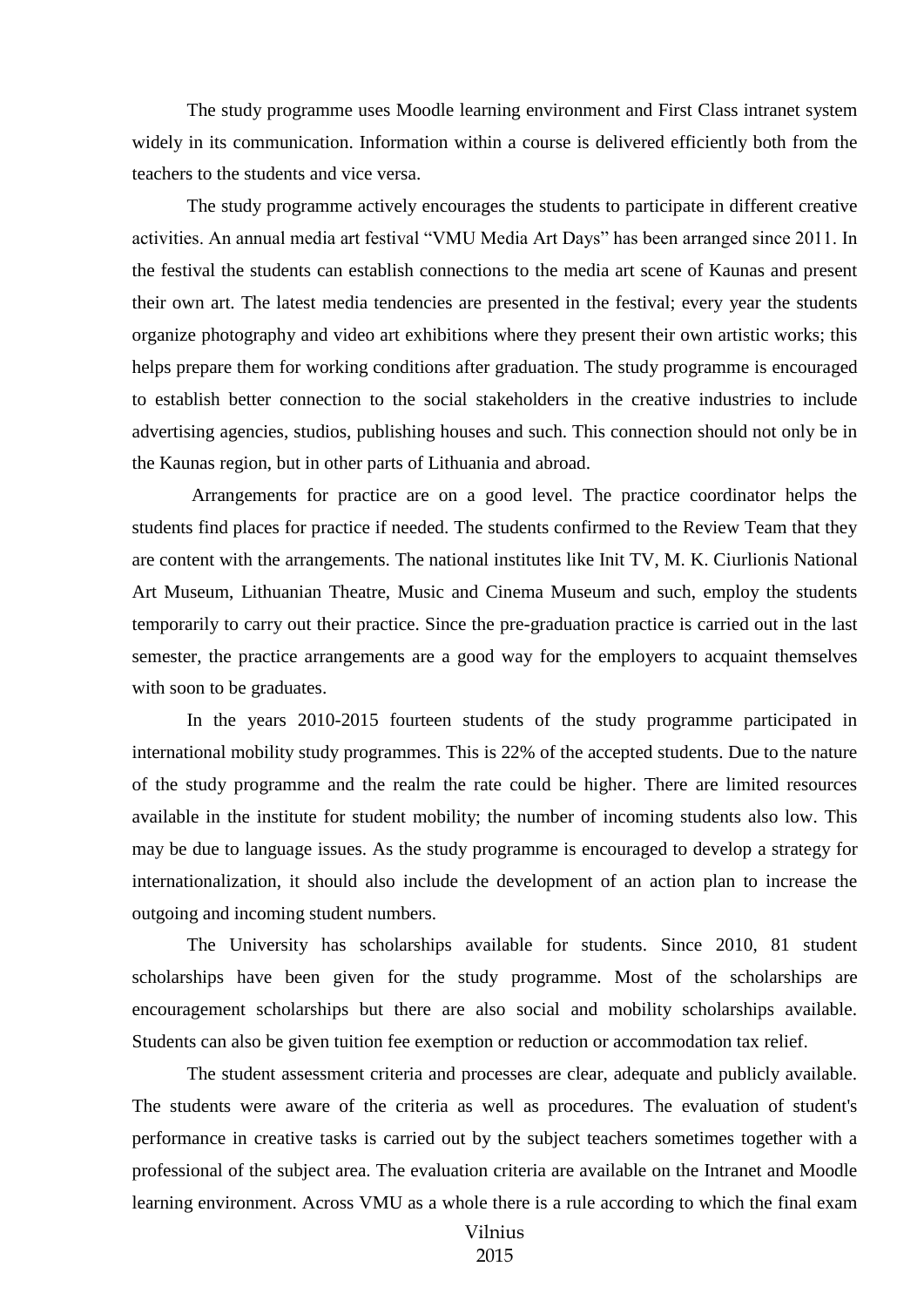has to be at least 50% of the final grade. The teachers and the students of the study programme felt that this may not be appropriate for evaluating courses which include creative elements. A less rigid system for assessing students' performance in the study programme is needed.

Students get feedback from the teachers regularly. The teachers discuss with the student of the students' performance and progression on the studies. In feedback sessions teacher and student also discuss the aims that has been failed to achieve. The students declared that they are content with the level and depth of the feedback from the teachers and felt that their progress is monitored regularly.

The students and the alumni felt that their voices are heard while developing the study programme. A feedback from the student to teacher is collected by the surveys. Not many of the student told they had filled and returned the survey. The study programme should re-establish a formal way of collecting feedback. The returning of the survey should be obligatory.

According to the SER, 60 percent of the graduates are employed by the creative sector and 20-25 percent proceed to MA studies. Some of the graduates work as freelancers. Some of the graduates are employed by the University, Culture House or design studio. Some graduates are well known such as the audio-visual art group BIONICS. The alumni confirmed that the study programme prepares them with good skills and knowledge to enter working life.

Work placement opportunities appear good in the cultural sector but less so in the creative industries e.g. studios, agencies, publishing houses. The study programme is encouraged to establish better connections to the social stakeholders in the creative industries, especially with those pertaining to the new media realm.

#### <span id="page-13-0"></span>*2.6. Programme management*

The Review Team agree that responsibilities for decisions and monitoring of the implementation of the programme are clearly articulated and management structures are in place and working well. The most important role in relation to responsibility for the study programme is carried by the New Media Art Study Programme Committee (SPC). The committee has six members; the head of the Contemporary arts department, one professor, one lecturer and one associate professor of the department, one social stakeholder and a student. The Committee member confirmed that it meets 2-3 times a year. In the SER the study programme has the option to set up groups for the solution of specific problems, this option hasn't been used so far. The team suggests that the SPC takes a more proactive role in monitoring and developing the study programme by meeting more often or using the formatting of special groups.

The overall quality system in VMU is good. The University has the Centre for Quality and Innovations. The SPC presents at least once a year a report to the Chair of the FA and the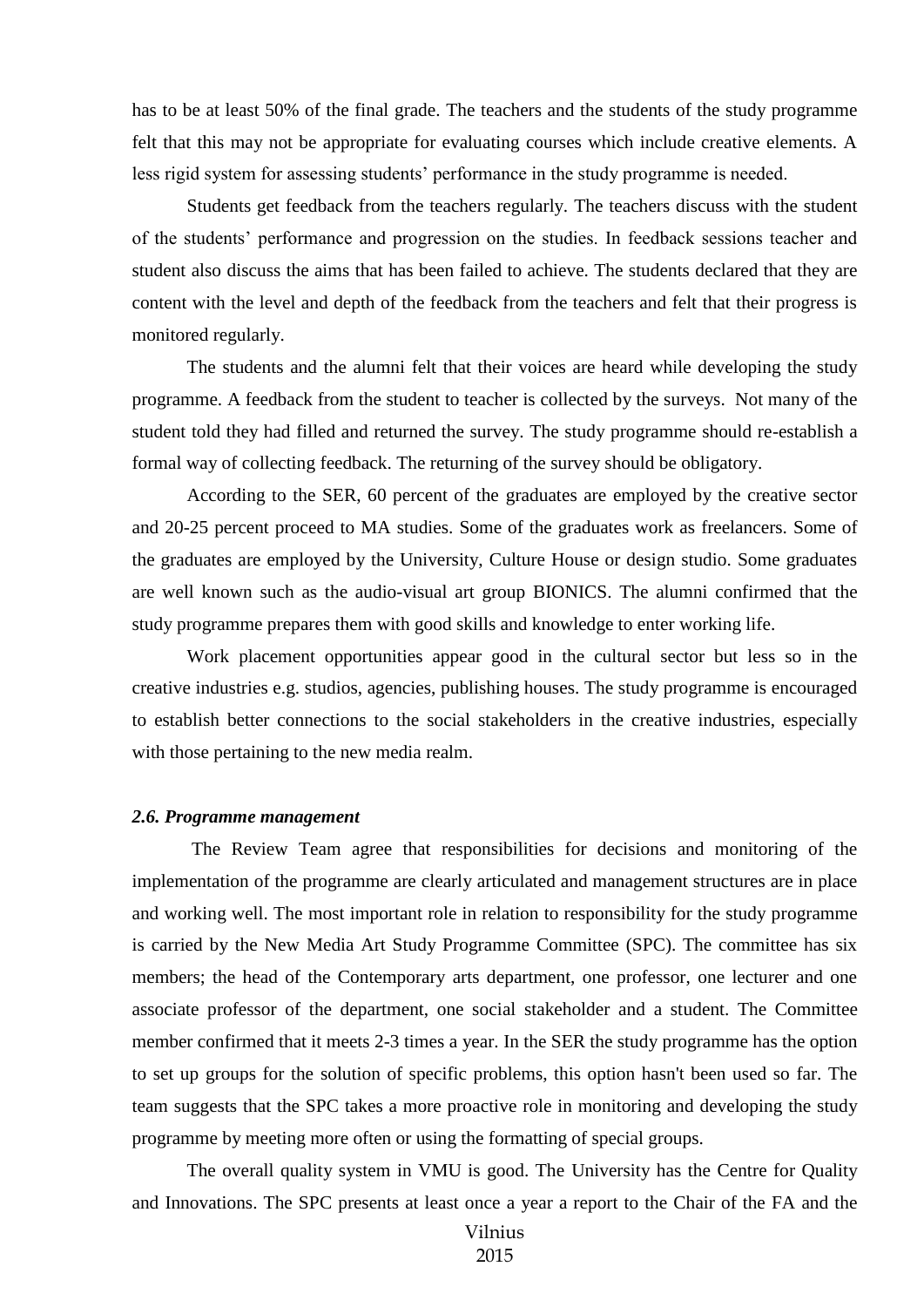Dean of the FA with recommendations for improvements; this is usually done in March. The report includes all observed shortcomings during the academic year.

The SPC carries out a self-evaluation every three year together with the FA. In this evaluation all aspects of the programme are assessed. The conclusions are presented to the Faculty Council.

At the end of each academic year the students are requested to express their opinion about the quality of teaching by means of a survey. One of the weaknesses of the study programme is the low number of replies to the survey. Only one of the students the Review Team met had filled out the survey, but no one had filled out surveys regularly. The Faculty is advised to urgently look for ways to improve the survey response rate.

There is also a teaching quality assessing questionnaire "Dekis" available for the students. The system gives an assessment of teacher's didactic activity. In the Dekis the students' anonymity can be ensured. An online alumni survey is conducted once a year. 6-7 seven months after graduation all the alumni are invited. Some 40 percent answered on average.

A sustainable system for the development of teachers should be established, especially pedagogical skills for future teachers of the study programme to ensure the quality of teaching.

The teacher's voice is heard through departmental meetings. In the meetings study programme implementation is discussed. The SPC members often attend the meetings and act as a link between the Committee and the teachers. It is important that the study programme ensures that in every departmental meeting at least one SPC member is present.

The social stakeholders participate on the final thesis defence committee as members. The SPC has a stakeholder member. Most of the ways the Study Programme collects feedback are informal. A more formal way of getting the feedback from the stakeholders and social partners is suggested.

The Collection of data from alumni is done mostly via face-to-face meetings and on-line discussions. In the SER the study programme proposes more systematic collection and monitoring of Graduate's career destinations and progress. The Review Team strongly supports the initiative.

It is suggested that the study programme considers the formation of an advisory board to facilitate more structured communication between the programme and the stakeholders. This board could potentially serve the whole department too if it is deemed useful. The board should include curators, museum representatives, critics and such, both in the cultural sector and in the creative industries.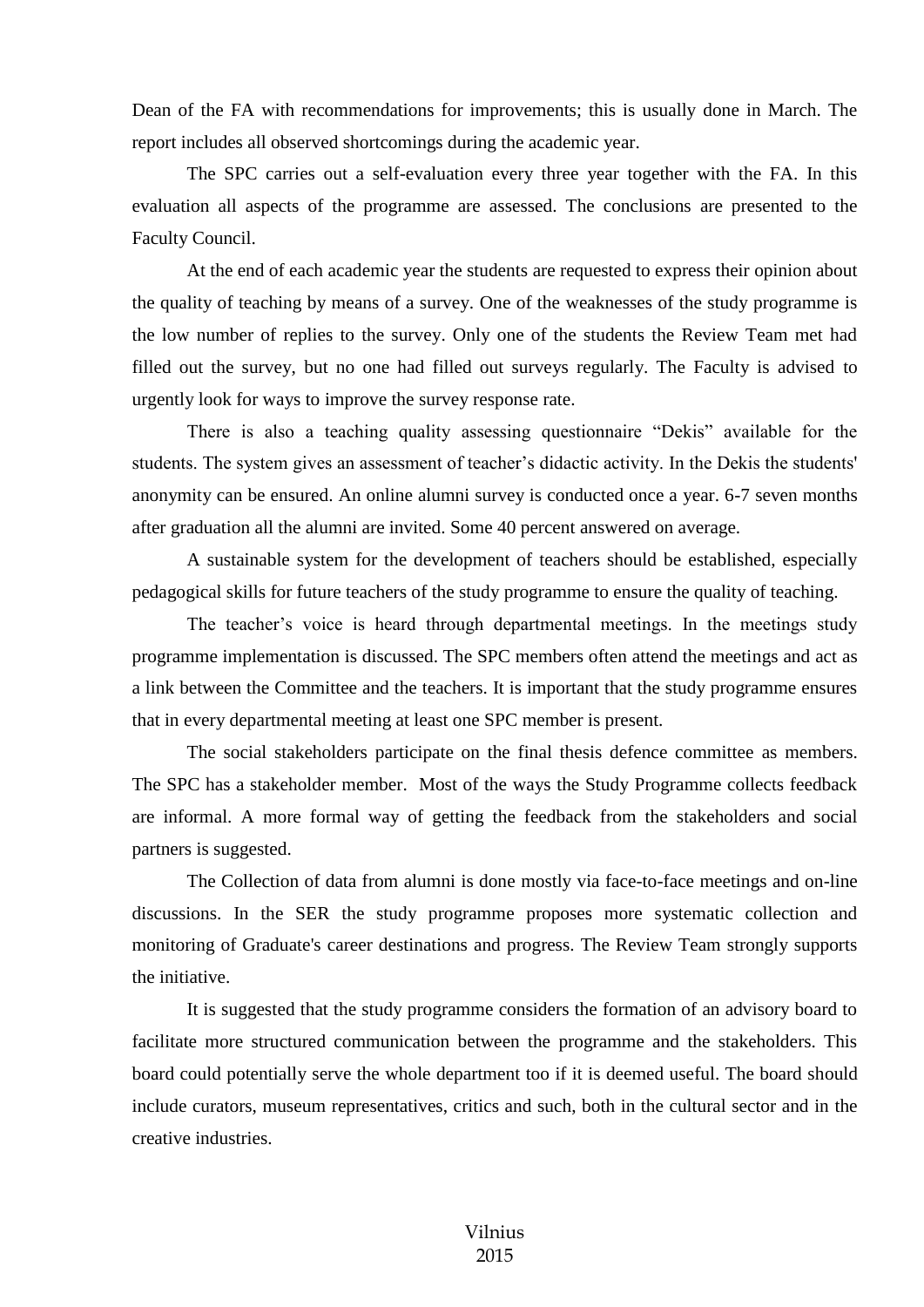## <span id="page-15-0"></span>**III. RECOMMENDATIONS**

- The Review Team recommend a review of the **learning outcomes** to ensure their consistency and clarity; the Review Team noted that LO3 and LO 7 learning outcomes were too broad.
- The Review Team recommend the commencement of discussions with the Faculty and the University to enhance the **assessment criteria** to enable a better fit with the assessment needs of artistic programmes with an element of practical outputs.
- The Review Team recommend the fully incorporation of the **creative industries** as social partners in the study programme for the practice and common projects elements.
- The Review Team recommend that the introduction of a more systematic system for the collection of **students' feedback** should be developed.
- The Review Team recommend that a strategy and implementation plan for the **internationalization of the programme** should be formulated.
- The Review Team recommend that a s**ustainable** procedure for the updating and maintenance of **equipment** should be strategically developed.
- The Review Team recommend that consideration be given to the introduction of Incentives to enhance the **pedagogical skills** of the teaching staff should be offered.
- The Review Team recommend that the setting up of an **advisory board** should be considered to more closely link the study programme, the social partners in the cultural and creative sector, and the employers.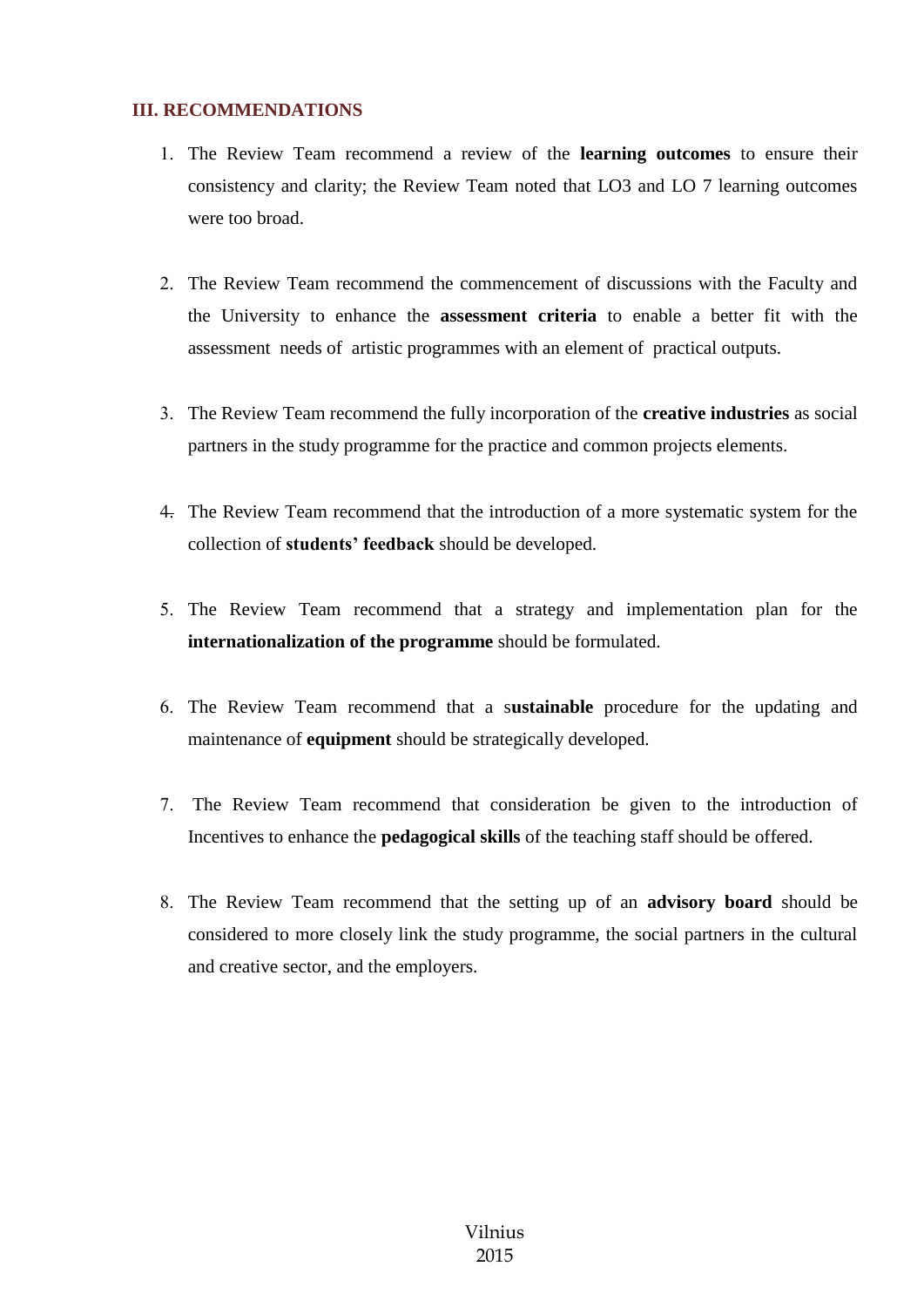#### <span id="page-16-0"></span>**IV. SUMMARY**

The *New Media Art* study programme is a good strong programme, with a clear need and important role in the culture and the region of Kaunas. The teachers of the programme are qualified, well-motivated, research active and involved in creative and artistic practices. The students are motivated, the alumni and the social partners are satisfied with the programme.

The Vytautas Magnus University liberal arts tradition is a wide and solid base for the study programme. The programme aims are solid within an overarching framework.

The final theses, including the creative work are of high quality. The graduates of the programme find employment in the field of media art. However, the creative industries should be more closely involved in the study programme.

The curriculum, the content of the subjects and the methods of teaching are appropriate for the achieving of the intended learning outcomes. Some of the learning outcomes, the LO3 and LO7, are too broad.

The staff of the study programme consists of acknowledged artists and established researchers. The teacher's mobility is on a good level. A sustainable system to update the pedagogical skills of the teachers should be considered in the future.

The facilities and the equipment in the study programme are updated to fulfil the requirements and demands of the contemporary photography and video production. The equipment is of high quality and this will be further enhanced by the opening of new studio facilities in 2016. The premises of the study programme are immaculate.

The students are constantly monitored by the teachers who are easily approached. The connection between the teachers and the students is very good. A more systematic method to collect feedback from students is needed. The students participate in a range of creative activities.

The programme management structures are clearly defined and well-articulated. A more systematic structure to collect feedback from social partners is suggested. Greater involvement of the creative industry in the development of the study programme is recommended.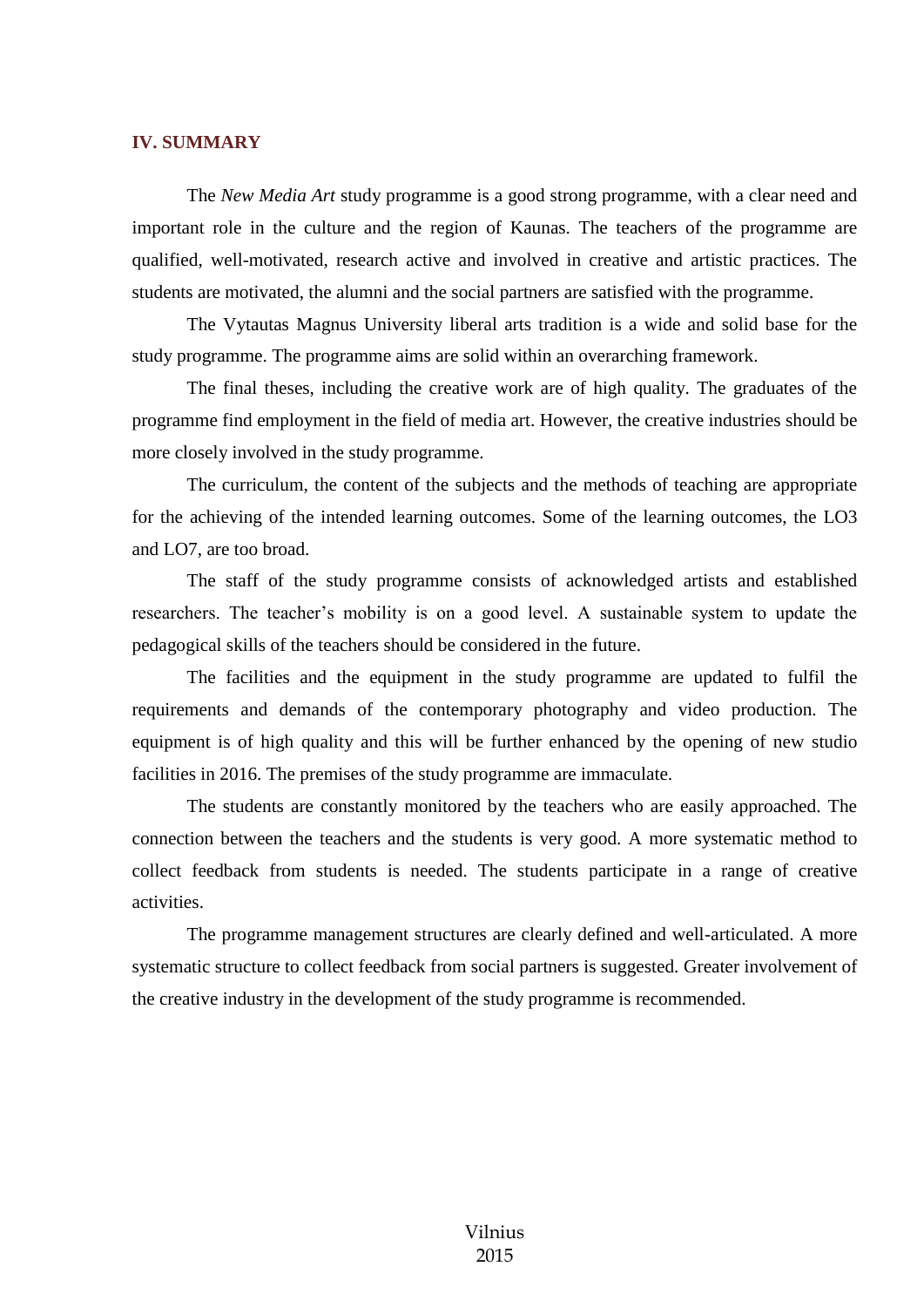## **V. GENERAL ASSESSMENT**

The study programme *New media art* (state code – 612W63001) at Vytautas Magnus University is given **positive** evaluation.

Study programme assessment in points by evaluation areas.

| No. | <b>Evaluation Area</b>                             | <b>Evaluation of an</b><br>area in points* |
|-----|----------------------------------------------------|--------------------------------------------|
|     | Programme aims and learning outcomes               |                                            |
|     | Curriculum design                                  |                                            |
|     | Teaching staff                                     |                                            |
| 4.  | Facilities and learning resources                  |                                            |
|     | Study process and students' performance assessment |                                            |
| 6.  | Programme management                               |                                            |
|     | <b>Total:</b>                                      |                                            |

\*1 (unsatisfactory) - there are essential shortcomings that must be eliminated;

2 (satisfactory) - meets the established minimum requirements, needs improvement;

3 (good) - the field develops systematically, has distinctive features;

4 (very good) - the field is exceptionally good.

| Grupės vadovas:<br>Team leader: | <b>Annie Doona</b>       |
|---------------------------------|--------------------------|
| Grupės nariai:<br>Team members: | <b>Peter Purg</b>        |
|                                 | <b>David Quin</b>        |
|                                 | Mika Ritalahti           |
|                                 | <b>Vilma Samulionytė</b> |
|                                 | Julija Paulauskaitė      |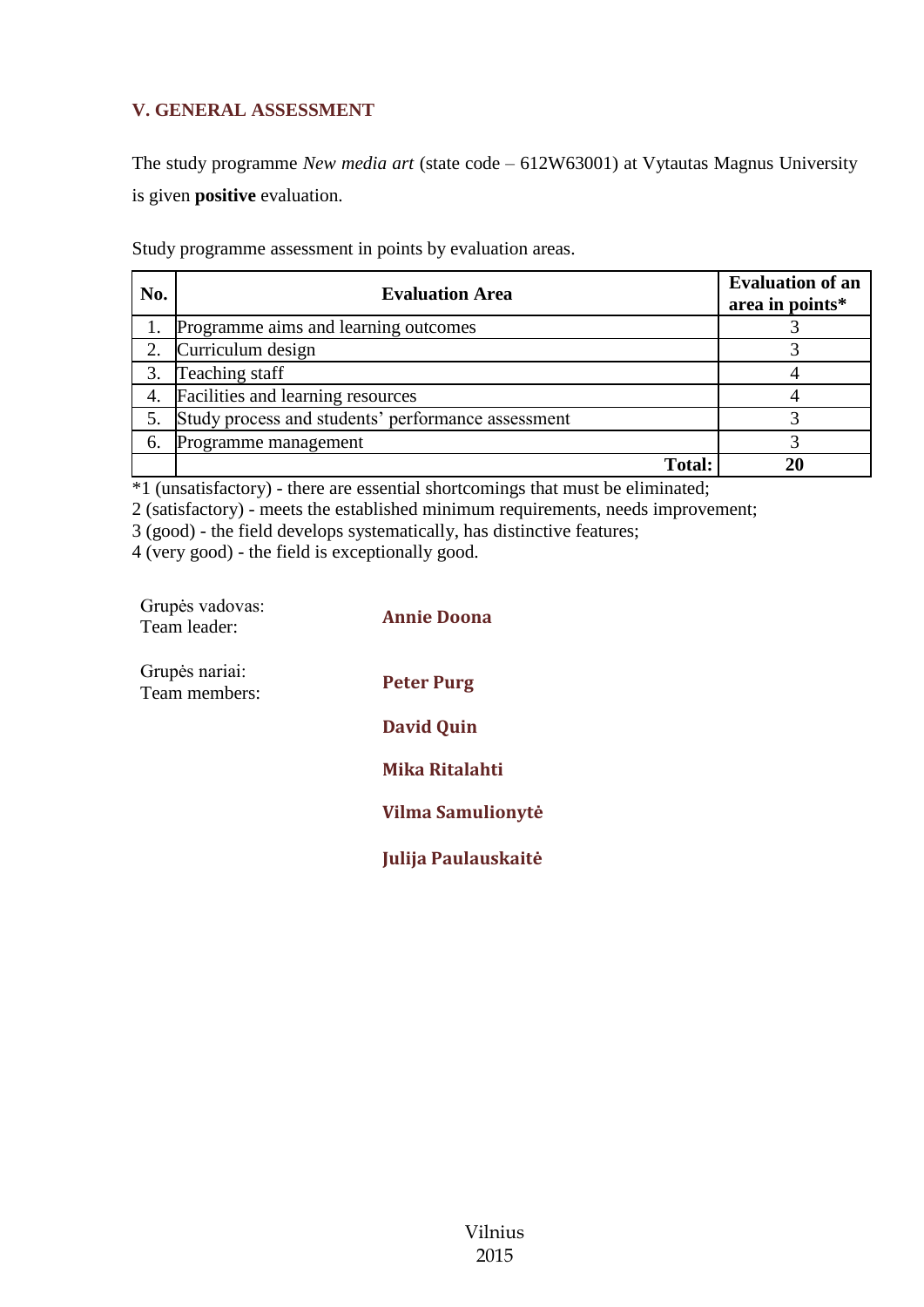## **VYTAUTO DIDŽIOJO UNIVERSITETO PIRMOSIOS PAKOPOS STUDIJŲ PROGRAMOS** *NAUJŲJŲ MEDIJŲ MENAS* **(VALSTYBINIS KODAS – 612W63001) 2015-12-31 EKSPERTINIO VERTINIMO IŠVADŲ NR. SV4-385 IŠRAŠAS**

<...>

## **V. APIBENDRINAMASIS ĮVERTINIMAS**

Vytauto Didžiojo universiteto studijų programa *Naujųjų medijų menas* (valstybinis kodas – 612W63001) vertinama **teigiamai**.

| Eil.<br>Nr. | <b>Vertinimo sritis</b>                          | <b>Srities</b><br>jvertinimas,<br>balais* |
|-------------|--------------------------------------------------|-------------------------------------------|
| 1.          | Programos tikslai ir numatomi studijų rezultatai |                                           |
| 2.          | Programos sandara                                | 3                                         |
| 3.          | Personalas                                       | 4                                         |
| 4.          | Materialieji ištekliai                           | $\overline{4}$                            |
| 5.          | Studijų eiga ir jos vertinimas                   | 3                                         |
| 6.          | Programos vadyba                                 | 3                                         |
|             | Iš viso:                                         | 20                                        |

\* 1 - Nepatenkinamai (yra esminių trūkumų, kuriuos būtina pašalinti)

2 - Patenkinamai (tenkina minimalius reikalavimus, reikia tobulinti)

3 - Gerai (sistemiškai plėtojama sritis, turi savitų bruožų)

4 - Labai gerai (sritis yra išskirtinė)

<...>

#### **IV. SANTRAUKA**

Studijų programa *Naujųjų medijų menas* yra gera ir stipri programa, aiškiai reikalinga ir atliekanti svarbų kultūrinį vaidmenį bei svarbi Kauno regionui. Šios programos dėstytojai yra kompetentingi ir motyvuoti, aktyviai dalyvauja mokslinių tyrimų ir praktinėje kūrybos bei meno veikloje. Studentai taip pat motyvuoti; alumnams ir socialiniams partneriams ši programa patinka.

Vytauto Didžiojo universiteto laisvųjų menų tradicija yra platus ir tvirtas šios programos pagrindas. Programos tikslai yra realūs, nustatyti remiantis bendra sistema.

Baigiamieji darbai, įskaitant kūrybinį darbą, yra kokybiški. Programos absolventai susiranda darbą medijų meno srityje. Tačiau į studijų programą reikėtų labiau įtraukti kūrybines industrijas.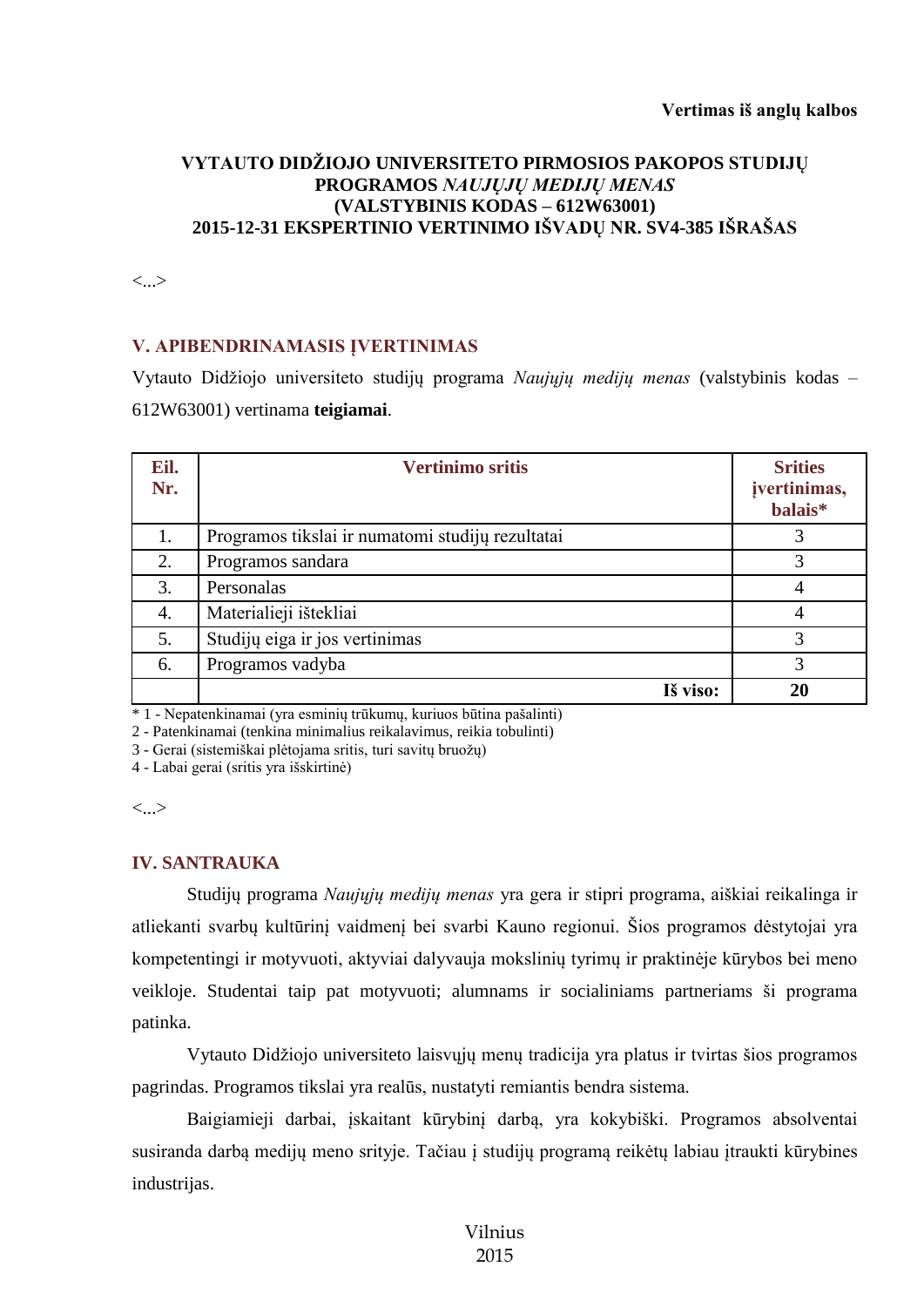Studijų sandara, dalykų turinys ir mokymo metodai yra tinkami, kad būtų galima pasiekti numatomus studijų rezultatus. Kai kurie studijų rezultatai – 3 ir 7 – yra pernelyg platūs.

Šios studijų programos dėstytojų kolektyvą sudaro pripažinti menininkai ir mokslininkai (tyrėjai). Dėstytojų judumo lygis yra tinkamas. Ateityje reikėtų pagalvoti apie ilgalaikę dėstytojų pedagoginių įgūdžių atnaujinimo sistemą.

Šiai studijų programai įgyvendinti skirti materialieji ištekliai yra atnaujinti ir atitinka šiuolaikinės fotografijos bei vaizdo medžiagos gamybos reikalavimus ir poreikius. Įranga yra kokybiška; padėtis dar pagerės 2016 m. atidarius naujas studijas. Studijų programai skirtos patalpos yra nepriekaištingos.

Dėstytojai nuolat stebi studentus ir yra lengvai jiems prieinami. Dėstytojų ir studentų santykiai labai geri. Reikia sukurti sistemingesnį studentų grįžtamojo ryšio teikimo metodą. Studentai užsiima įvairia kūrybine veikla.

Programos vadybos struktūra aiškiai apibrėžta ir suformuluota. Patariama sukurti sistemingesnę socialinių partnerių grįžtamojo ryšio teikimo tvarką. Rekomenduojama labiau įtraukti kūrybines industrijas į šios studijų programos tobulinimo procesą.

<...>

#### **III. REKOMENDACIJOS**

- 1. Vertinimo grupė rekomenduoja persvarstyti **numatomus studijų rezultatus** siekiant užtikrinti jų darną ir aiškumą; vertinimo grupė pastebėjo, kad 3 ir 7 rezultatai yra pernelyg platūs.
- 2. Vertinimo grupė rekomenduoja pradėti diskusijas su fakultetu ir universitetu siekiant sustiprinti **vertinimo kriterijus**, kad jie geriau atitiktų meno programų vertinimo reikalavimus ir praktikos rezultatų elementus.
- 3. Vertinimo grupė rekomenduoja į šią studijų programą įtraukti **kūrybines industrijas** kaip socialinius praktikos ir bendrų projektų partnerius.
- 4. Vertinimo grupė rekomenduoja nustatyti sistemingesnę **studentų grįžtamojo ryšio**  teikimo tvarką.
- 5. Vertinimo grupė rekomenduoja parengti **programos tarptautiškumo didinimo** strategiją ir jos įgyvendinimo planą.
- 6. Vertinimo grupė rekomenduoja nustatyti **tvarią** strateginę **įrangos** atnaujinimo ir priežiūros procedūrą.
- 7. Vertinimo grupė rekomenduoja apsvarstyti galimybę teikti ir diegti iniciatyvas, skirtas **pedagoginiams gebėjimams** stiprinti.